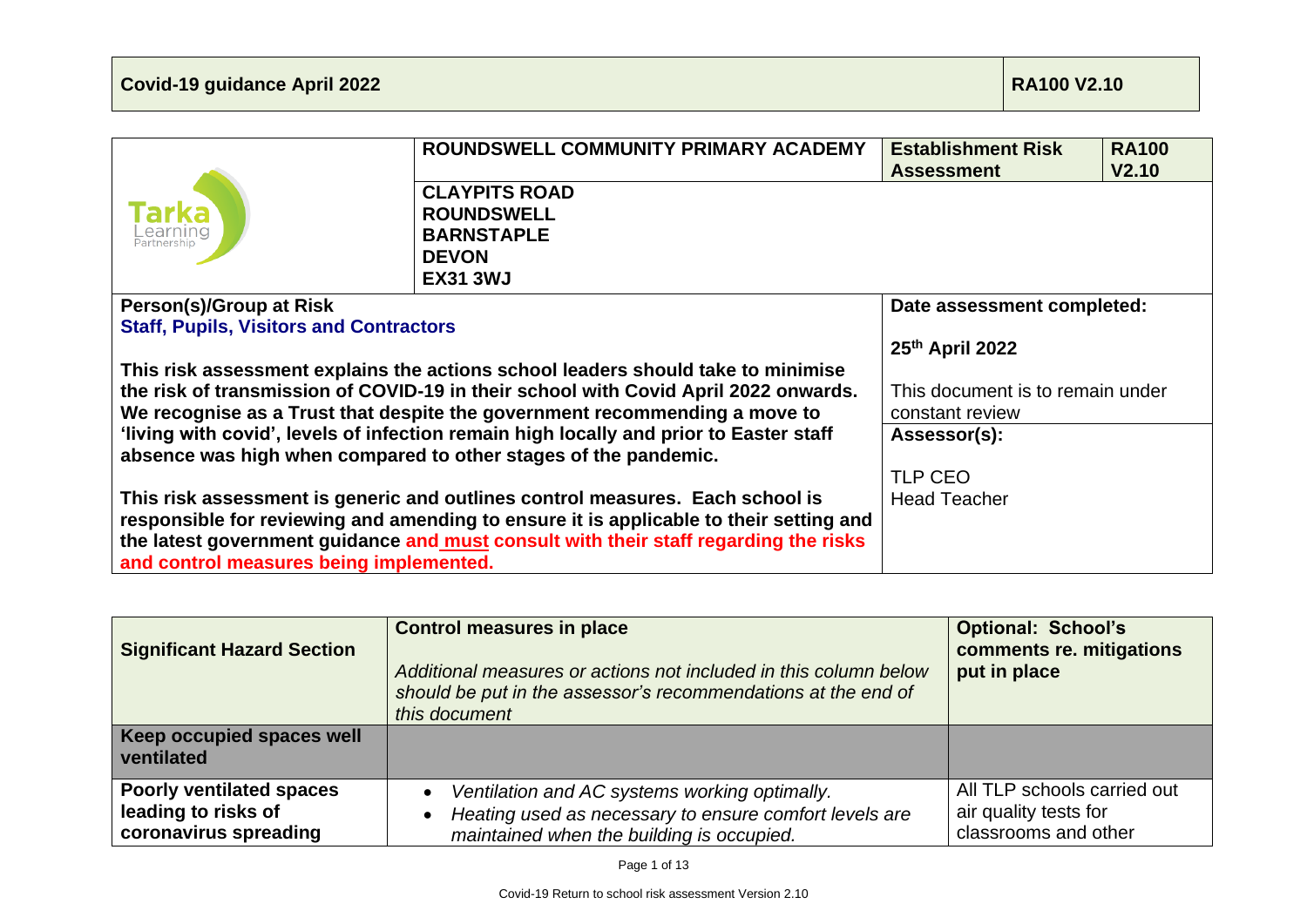| <b>Ventilation to reduce</b><br>transmission                                 | Keep windows open wide enough to provide some natural<br>background ventilation and open internal doors to increase<br>air flow.<br>Open windows fully when rooms are unoccupied for longer<br>periods to purge the air (e.g. lunch times and before and<br>after school).<br>Action taken to prevent occupants being exposed to<br>draughts. For example, partially open high-level windows<br>as opposed to low-level windows, close external doors and<br>arrange the furniture if appropriate and possible.<br>Use fans for good air circulation if relevant<br>$\bullet$<br>Air conditioning systems that normally run with a<br>recirculation mode set up to run on full outside air.<br>Ventilation system remains on at all times, even when the<br>building is unoccupied. The system set to operate at lower<br>ventilation rates during evenings and weekends.<br>Ensure staff meetings and CPD events are in rooms with<br>suitable and sufficient ventilation | office/meeting rooms and<br>have applied the Govt's<br>recommendations on air<br>quality re. provision for air<br>quality equipment if reading<br>require additional support.<br>All relevant rooms have been<br>risk assessed with CO2<br>monitors. |
|------------------------------------------------------------------------------|----------------------------------------------------------------------------------------------------------------------------------------------------------------------------------------------------------------------------------------------------------------------------------------------------------------------------------------------------------------------------------------------------------------------------------------------------------------------------------------------------------------------------------------------------------------------------------------------------------------------------------------------------------------------------------------------------------------------------------------------------------------------------------------------------------------------------------------------------------------------------------------------------------------------------------------------------------------------------|------------------------------------------------------------------------------------------------------------------------------------------------------------------------------------------------------------------------------------------------------|
| <b>Maintain appropriate</b><br>cleaning regimes                              |                                                                                                                                                                                                                                                                                                                                                                                                                                                                                                                                                                                                                                                                                                                                                                                                                                                                                                                                                                            |                                                                                                                                                                                                                                                      |
| You should put in place and<br>maintain an appropriate<br>cleaning schedule. | Follow TLP cleaning regime in each school<br>$\bullet$<br>Reduced clutter and removing difficult to clean items to<br>$\bullet$<br>make cleaning easier.<br>Cleaning using standard cleaning products such as<br>detergents and bleach, paying attention to all surfaces but<br>especially ones that are touched frequently, such as door<br>handles, light switches, work surfaces, remote controls and<br>electronic devices.<br>Avoid sharing work equipment by allocating it on a<br>personal basis or put cleaning regimes in place to clean<br>between each user.                                                                                                                                                                                                                                                                                                                                                                                                    | TLP cleaning provision to<br>continue and monitored both<br>by the school and TLP<br>estates team.                                                                                                                                                   |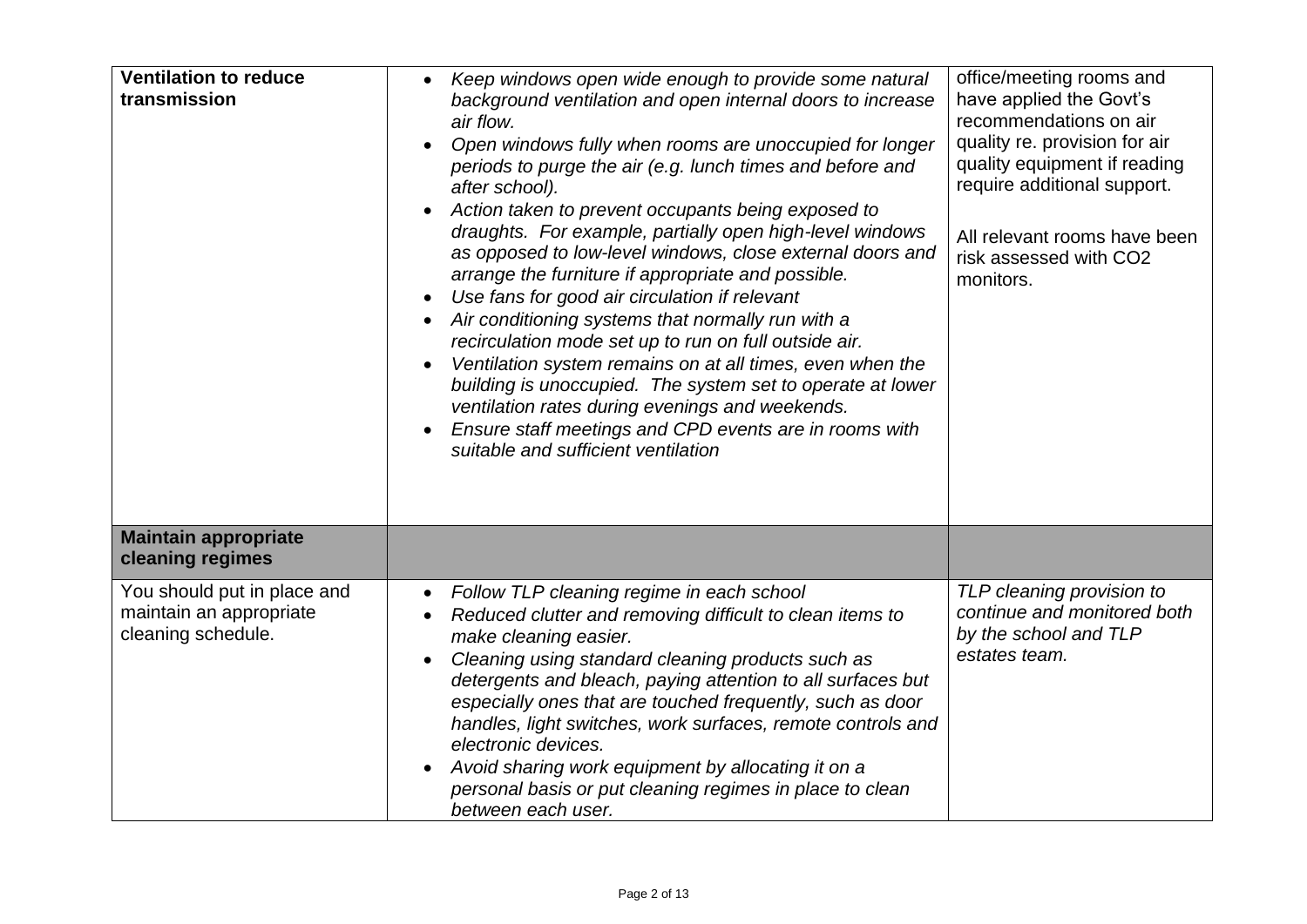|                                            | Identify where you can reduce people touching surfaces,<br>$\bullet$<br>for example by leaving doors open (except fire doors) or<br>providing contactless payment.<br>Keep surfaces clear to make it easier to clean and reduce<br>the likelihood of contaminating objects.<br>Provide more bins and empty them more often.<br>Toilets and communal areas to be cleaned regularly, with a<br>process of recording - displaying cleaning schedules.<br>Sanitising spray and paper towels to be provided in<br>classrooms for use by members of staff. If using cloths -<br>disposable or appropriate washing and drying process.<br>Thorough cleaning of rooms at the end of the day. This should<br>include regular cleaning of areas and equipment, with a particular<br>focus on frequently touched surfaces.                                            |  |
|--------------------------------------------|------------------------------------------------------------------------------------------------------------------------------------------------------------------------------------------------------------------------------------------------------------------------------------------------------------------------------------------------------------------------------------------------------------------------------------------------------------------------------------------------------------------------------------------------------------------------------------------------------------------------------------------------------------------------------------------------------------------------------------------------------------------------------------------------------------------------------------------------------------|--|
| <b>Ensure good hygiene for</b><br>everyone |                                                                                                                                                                                                                                                                                                                                                                                                                                                                                                                                                                                                                                                                                                                                                                                                                                                            |  |
| <b>Key control measures</b>                | Key messages:<br>Control measures to remain in schools to reduce risk:<br>$\circ$ Ensure good hygiene for everyone – promotion of hand<br>washing.<br>o Maintain appropriate cleaning regimes.<br>o Keep occupied spaces well ventilated.<br>o Follow public health advice on testing, self-isolation and<br>managing confirmed cases of COVID-19<br>Face coverings are no longer advised for pupils, staff and visitors<br>in classrooms or communal areas. Staff and pupils should follow<br>wider advice on face coverings outside of school, including on<br>transport to and from school. (The legal requirement to wear a<br>face covering no longer applies.) Face coverings are a personal<br>choice and can be worn by pupils or staff appropriately to the<br>activity being undertaken e.g face coverings not being used<br>during PE sessions. |  |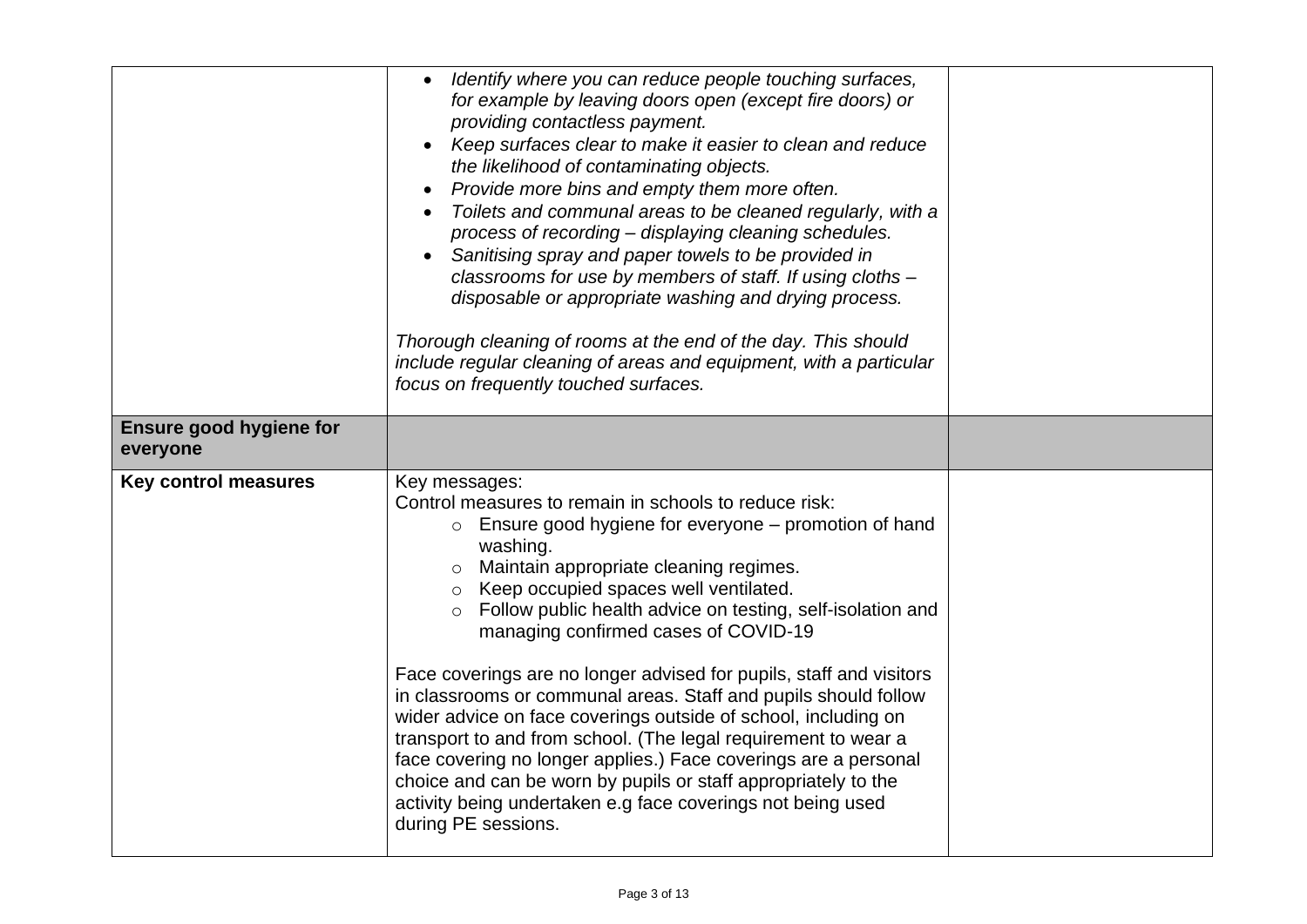|                                                                                                                                                                    | Face coverings may be required by the school to support special<br>circumstances such as a meeting in an unventilated place,<br>crowded meeting spaces, an outbreak management situation etc.<br><b>Respiratory hygiene</b><br>The 'catch it, bin it, kill it' approach continues to be very important.<br>The e-Bug COVID-19 website contains free resources for you,<br>including materials to encourage good hand and respiratory<br>hygiene. There are good hygiene measures that can be used in:                                                                                                                                                                                                                               | Provision for bins in all<br>classrooms and main used<br>rooms such as offices    |
|--------------------------------------------------------------------------------------------------------------------------------------------------------------------|-------------------------------------------------------------------------------------------------------------------------------------------------------------------------------------------------------------------------------------------------------------------------------------------------------------------------------------------------------------------------------------------------------------------------------------------------------------------------------------------------------------------------------------------------------------------------------------------------------------------------------------------------------------------------------------------------------------------------------------|-----------------------------------------------------------------------------------|
| <b>Conditions for use of fluid</b><br>resistant face mask and<br>other equipment when<br>dealing with a symptomatic<br>child are clear and<br>understood by staff. | If a child, young person or other learner becomes unwell with<br>symptoms of coronavirus while in their setting and needs direct<br>personal care until they can return home a face mask should be<br>worn by the supervising adult if a distance of 2 metres cannot be<br>maintained.<br>If contact with the child or young person is necessary, then<br>gloves, an apron and a face mask should be worn by the<br>supervising adult. If a risk assessment determines that there is a<br>risk of splashing to the eyes, for example from coughing, spitting,<br>or vomiting, then eye protection should also be worn Ensuring<br>that fluid resistant face masks are available for all schools and<br>that a supply is maintained. | Use of isolation room if<br>required as holding place<br>prior to parent pick up. |
| Self-isolation - staff/pupils:                                                                                                                                     | If someone develops symptoms then a member of staff or pupil<br>should be sent home if they are unwell. There is no longer a legal<br>requirement for people with COVID-19 to isolate BUT public<br>health guidance STILL advises people to stay home until they are<br>well. (see below for latest advice)                                                                                                                                                                                                                                                                                                                                                                                                                         |                                                                                   |
| <b>Symptoms</b>                                                                                                                                                    | People with symptoms of a respiratory infection including COVID-<br>19 - GOV.UK (www.gov.uk)                                                                                                                                                                                                                                                                                                                                                                                                                                                                                                                                                                                                                                        |                                                                                   |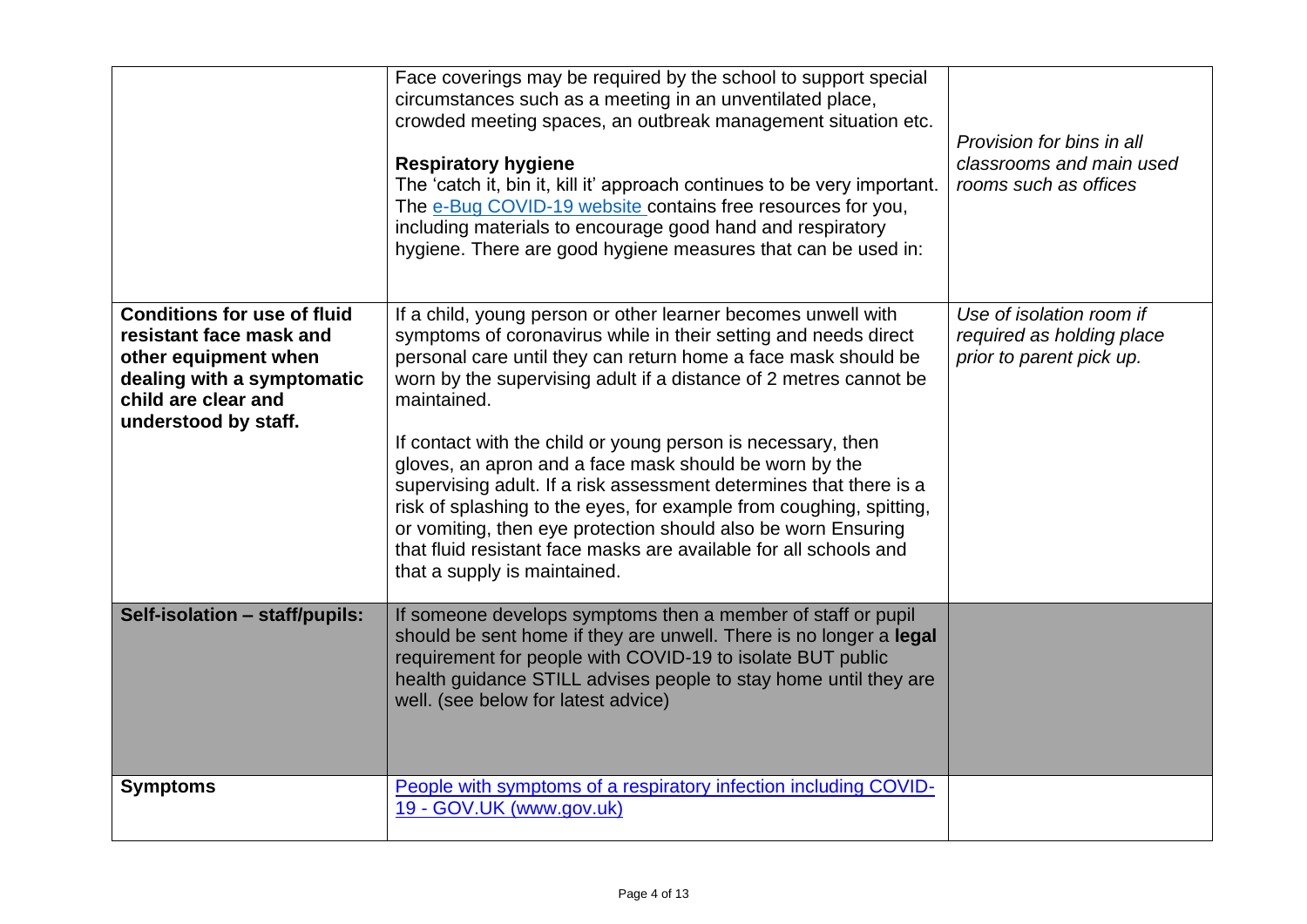| The revised list of COVID-19 symptoms are as follows                                                                                                                                                                                                                                                                                                                       |
|----------------------------------------------------------------------------------------------------------------------------------------------------------------------------------------------------------------------------------------------------------------------------------------------------------------------------------------------------------------------------|
| Symptoms of COVID-19, flu and common respiratory infections<br>include:                                                                                                                                                                                                                                                                                                    |
| • continuous cough<br>high temperature, fever or chills<br>loss of, or change in, your normal sense of taste or<br>smell<br>shortness of breath<br>unexplained tiredness, lack of energy<br>muscle aches or pains that are not due to exercise<br>not wanting to eat or not feeling hungry                                                                                 |
| headache that is unusual or longer lasting than usual<br>sore throat, stuffy or runny nose<br>diarrhoea, feeling sick or being sick                                                                                                                                                                                                                                        |
| If you are feeling unwell with these symptoms you should get<br>plenty of rest and drink water to keep hydrated. You can use<br>medications such as paracetamol (if relevant and appropriate) to<br>help with your symptoms. Antibiotics are not recommended for<br>viral respiratory infections because they will not relieve your<br>symptoms or speed up your recovery. |
| <b>Staff</b>                                                                                                                                                                                                                                                                                                                                                               |
| What to do if you have symptoms of a respiratory infection,<br>including COVID-19, and have not taken a COVID-19 test                                                                                                                                                                                                                                                      |
| Try to stay at home and avoid contact with other people.<br>If you have symptoms of a respiratory infection, such as COVID-<br>19, and you have a high temperature or do not feel well enough to                                                                                                                                                                           |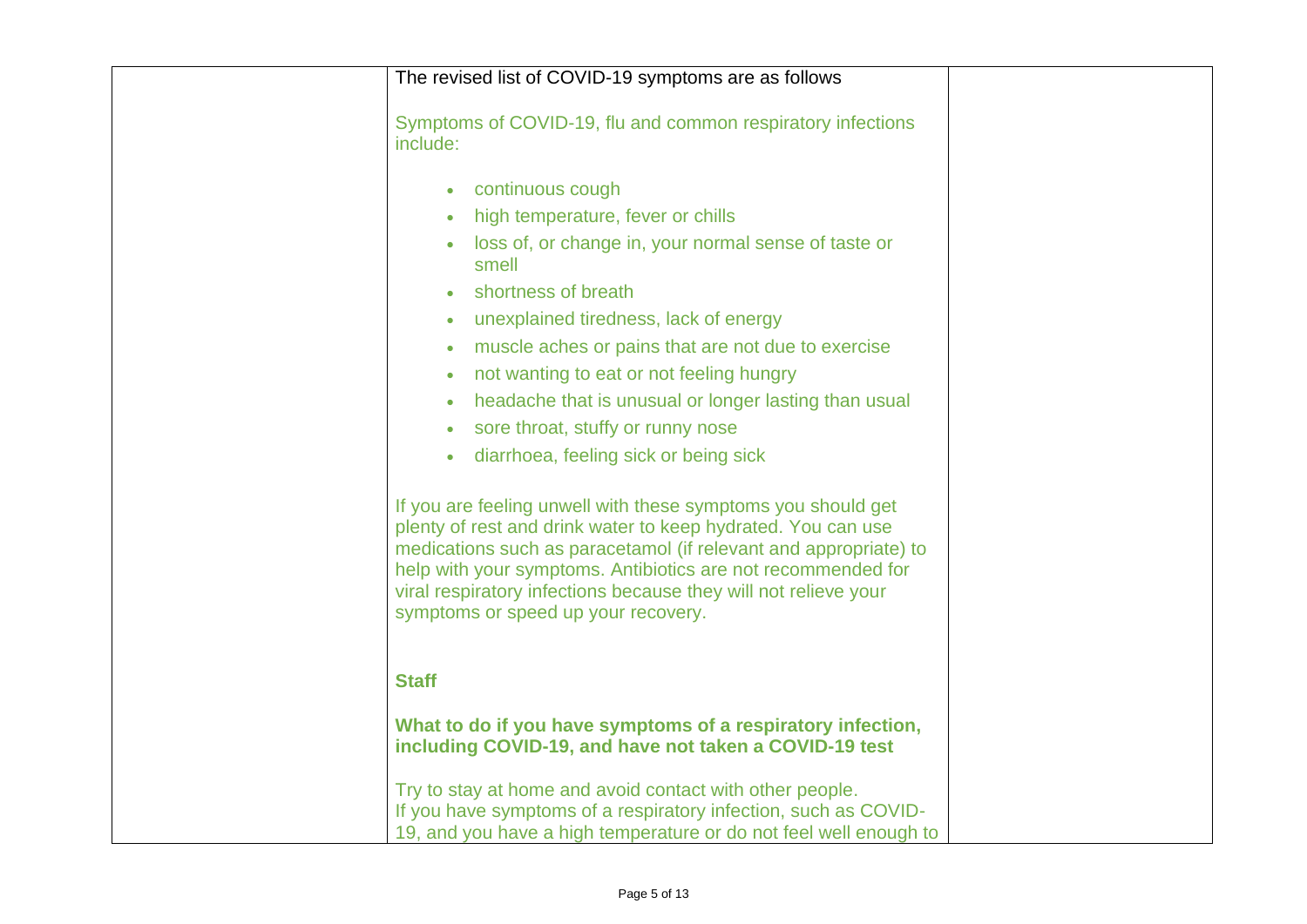| go to work or carry out normal activities, try to stay at home and<br>avoid contact with other people, until you no longer have a high<br>temperature (if you had one) or until you no longer feel unwell.<br>It is particularly important to avoid close contact with anyone who<br>you know is at higher risk of becoming seriously unwell if they are<br>infected with COVID-19 and other respiratory infections,<br>especially those whose immune system means that they are at<br>higher risk of serious illness, despite vaccination.<br>Try to work from home if you can. If you are unable to work from<br>home, talk to your employer about options available to you.<br>If you have been asked to attend a medical or dental appointment<br>in person, contact your healthcare provider and let them know<br>about your symptoms. |  |
|---------------------------------------------------------------------------------------------------------------------------------------------------------------------------------------------------------------------------------------------------------------------------------------------------------------------------------------------------------------------------------------------------------------------------------------------------------------------------------------------------------------------------------------------------------------------------------------------------------------------------------------------------------------------------------------------------------------------------------------------------------------------------------------------------------------------------------------------|--|
| If a parent or carer insists on a pupil attending your school as a<br>confirmed or suspected case of Covid-19, you can take the<br>decision to <b>refuse</b> the pupil if, in your reasonable judgement, it is<br>necessary to protect other pupils and staff from possible infection<br>with Covid-19.<br>We advise schools to communicate this to parents and encourage<br>parents to follow the latest guidance around isolation if<br>symptomatic.<br>When children and young people with symptoms should stay<br>at home and when they can return to education                                                                                                                                                                                                                                                                         |  |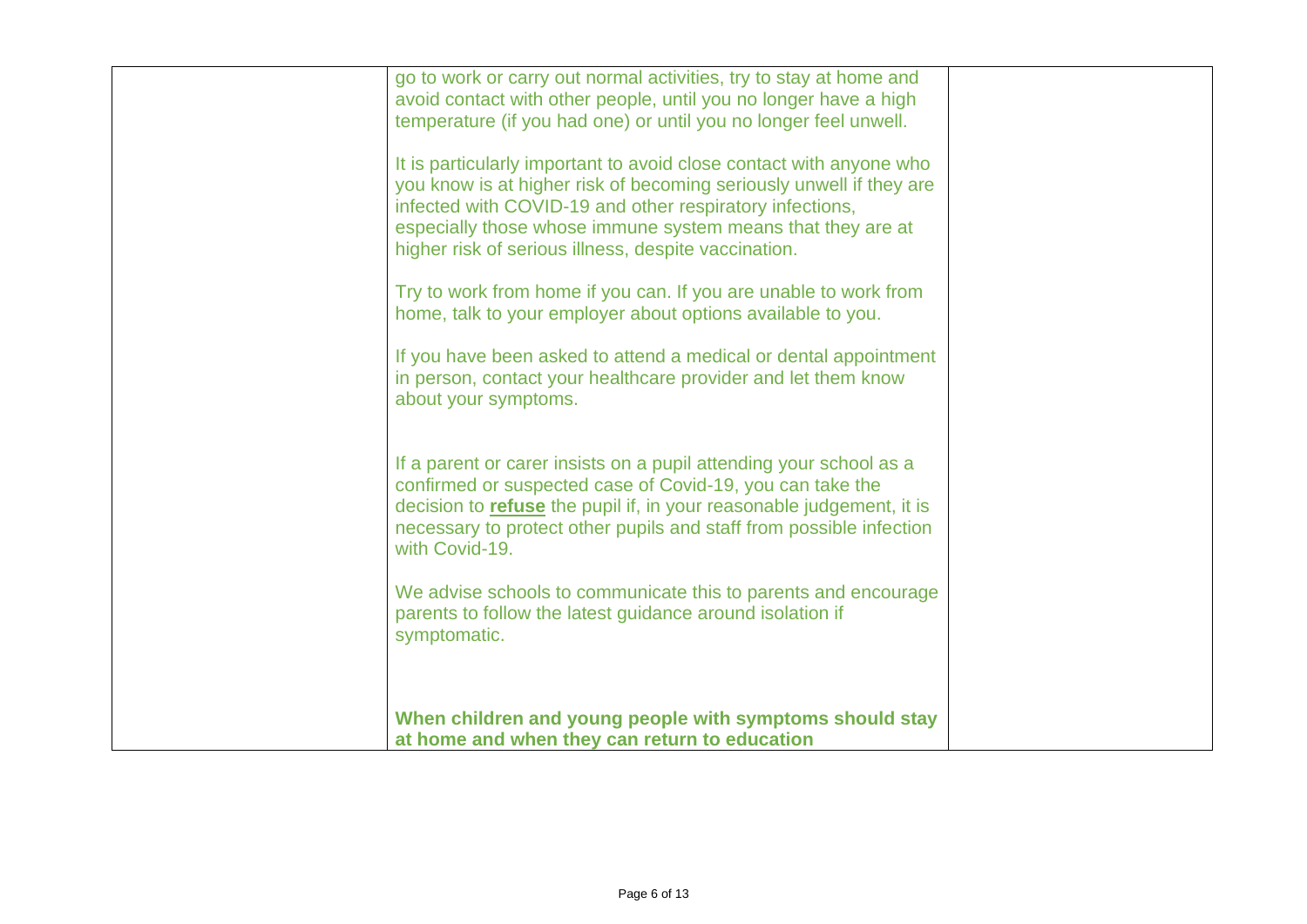| Children and young people with mild symptoms such as a runny<br>nose, sore throat, or slight cough, who are otherwise well, can<br>continue to attend their education setting.                                                                                                                                           |  |
|--------------------------------------------------------------------------------------------------------------------------------------------------------------------------------------------------------------------------------------------------------------------------------------------------------------------------|--|
| Children and young people who are unwell and have a high<br>temperature should stay at home and avoid contact with other<br>people, where they can. They can go back to school, college or<br>childcare, and resume normal activities when they no longer have<br>a high temperature and they are well enough to attend. |  |
| All children and young people with respiratory symptoms should<br>be encouraged to cover their mouth and nose with a disposable<br>tissue when coughing and/or sneezing and to wash their hands<br>after using or disposing of tissues.                                                                                  |  |
| It can be difficult to know when to seek help if your child is unwell.<br>If you are worried about your child, especially if they are aged<br>under 2 years old, then you should seek medical help.                                                                                                                      |  |
| What to do if you have a positive COVID-19 test result                                                                                                                                                                                                                                                                   |  |
| Try to stay at home and avoid contact with other people                                                                                                                                                                                                                                                                  |  |
| If you have a positive COVID-19 test result, it is very likely that<br>you have COVID-19 even if you do not have any symptoms. You<br>can pass on the infection to others, even if you have no<br>symptoms.                                                                                                              |  |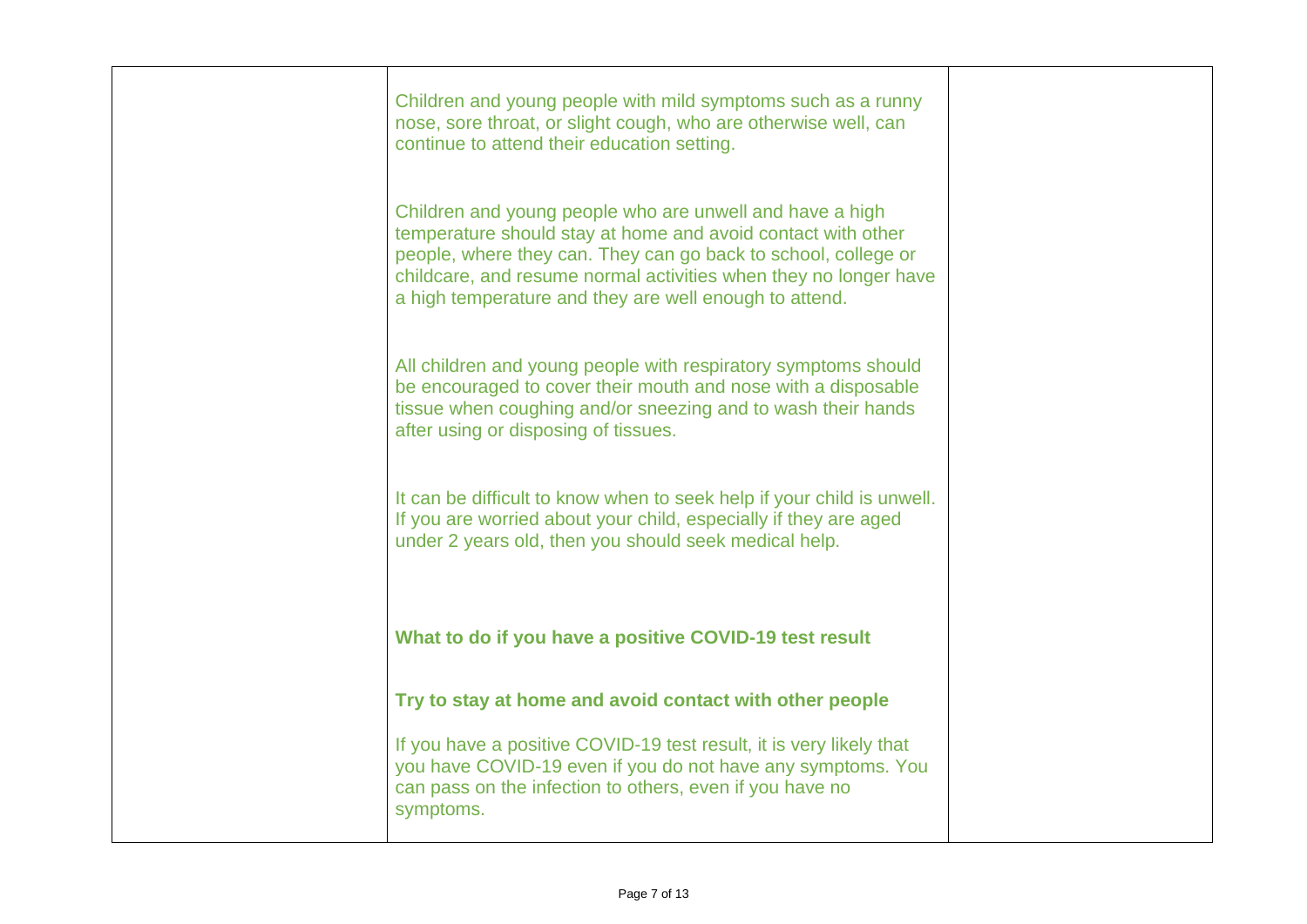| Many people with COVID-19 will no longer be infectious to others<br>after 5 days. If you have a positive COVID-19 test result, try to<br>stay at home and avoid contact with other people for 5 days after<br>the day you took your test. There is different advice for children<br>and young people aged 18 and under. |  |
|-------------------------------------------------------------------------------------------------------------------------------------------------------------------------------------------------------------------------------------------------------------------------------------------------------------------------|--|
| During this period there are actions you can take to reduce the<br>risk of passing COVID-19 on to others.                                                                                                                                                                                                               |  |
| Try to work from home if you can. If you are unable to work from<br>home, talk to your employer about options available to you.                                                                                                                                                                                         |  |
| If you have been asked to attend a medical or dental appointment<br>in person, contact your healthcare provider and let them know<br>about your positive test result.                                                                                                                                                   |  |
| You may wish to ask friends, family or neighbours to get food and<br>other essentials for you.                                                                                                                                                                                                                          |  |
| At the end of this period, if you have a high temperature or feel<br>unwell, try to follow this advice until you feel well enough to<br>resume normal activities and you no longer have a high<br>temperature if you had one.                                                                                           |  |
| Although many people will no longer be infectious to others after<br>5 days, some people may be infectious to other people for up to<br>10 days from the start of their infection. You should avoid meeting<br>people at higher risk of becoming seriously unwell from COVID-                                           |  |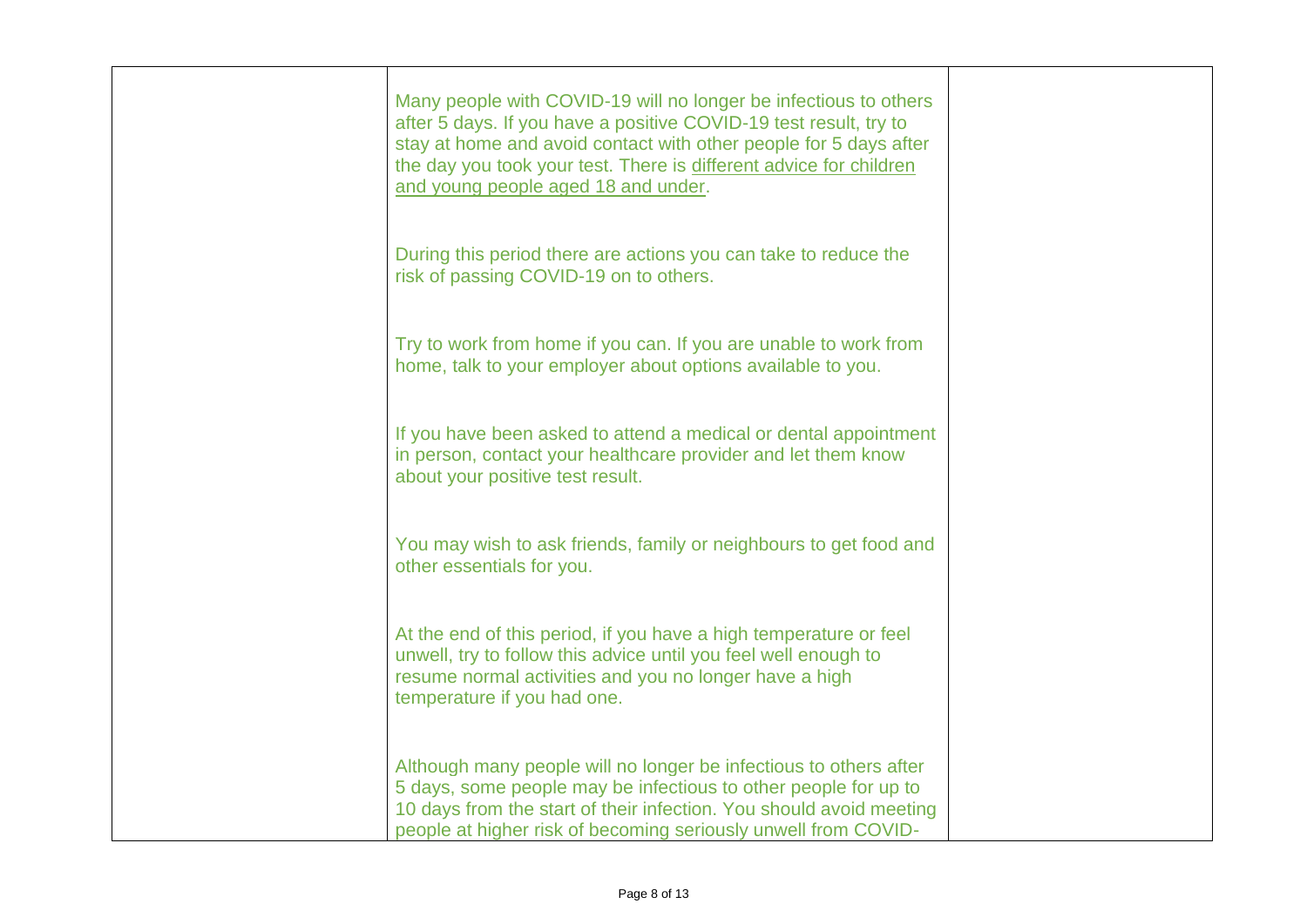| 19, especially those whose immune system means that they are<br>at higher risk of serious illness from COVID-19, despite<br>vaccination, for 10 days after the day you took your test.                                                                         |
|----------------------------------------------------------------------------------------------------------------------------------------------------------------------------------------------------------------------------------------------------------------|
|                                                                                                                                                                                                                                                                |
| If you leave your home                                                                                                                                                                                                                                         |
| If you leave your home during the 5 days after your positive test<br>result the following steps will reduce the chance of passing on<br>COVID-19 to others:                                                                                                    |
| • wear a well-fitting face covering made with multiple<br>layers or a surgical face mask                                                                                                                                                                       |
| avoid crowded places such as public transport, large<br>social gatherings, or anywhere that is enclosed or poorly<br>ventilated                                                                                                                                |
| take any exercise outdoors in places where you will not<br>have close contact with other people                                                                                                                                                                |
| cover your mouth and nose when you cough or sneeze;<br>wash your hands frequently with soap and water for 20<br>seconds or use hand sanitiser after coughing, sneezing<br>and blowing your nose and before you eat or handle<br>food; avoid touching your face |
| Reduce the spread of infection in your household                                                                                                                                                                                                               |
| While you are infectious there is a high risk of passing your<br>infection to others in your household. These are simple things you<br>can do to help prevent the spread:                                                                                      |
| try to keep your distance from people you live with                                                                                                                                                                                                            |
| in shared areas wear a well-fitting face covering made<br>with multiple layers or a surgical face mask, especially if                                                                                                                                          |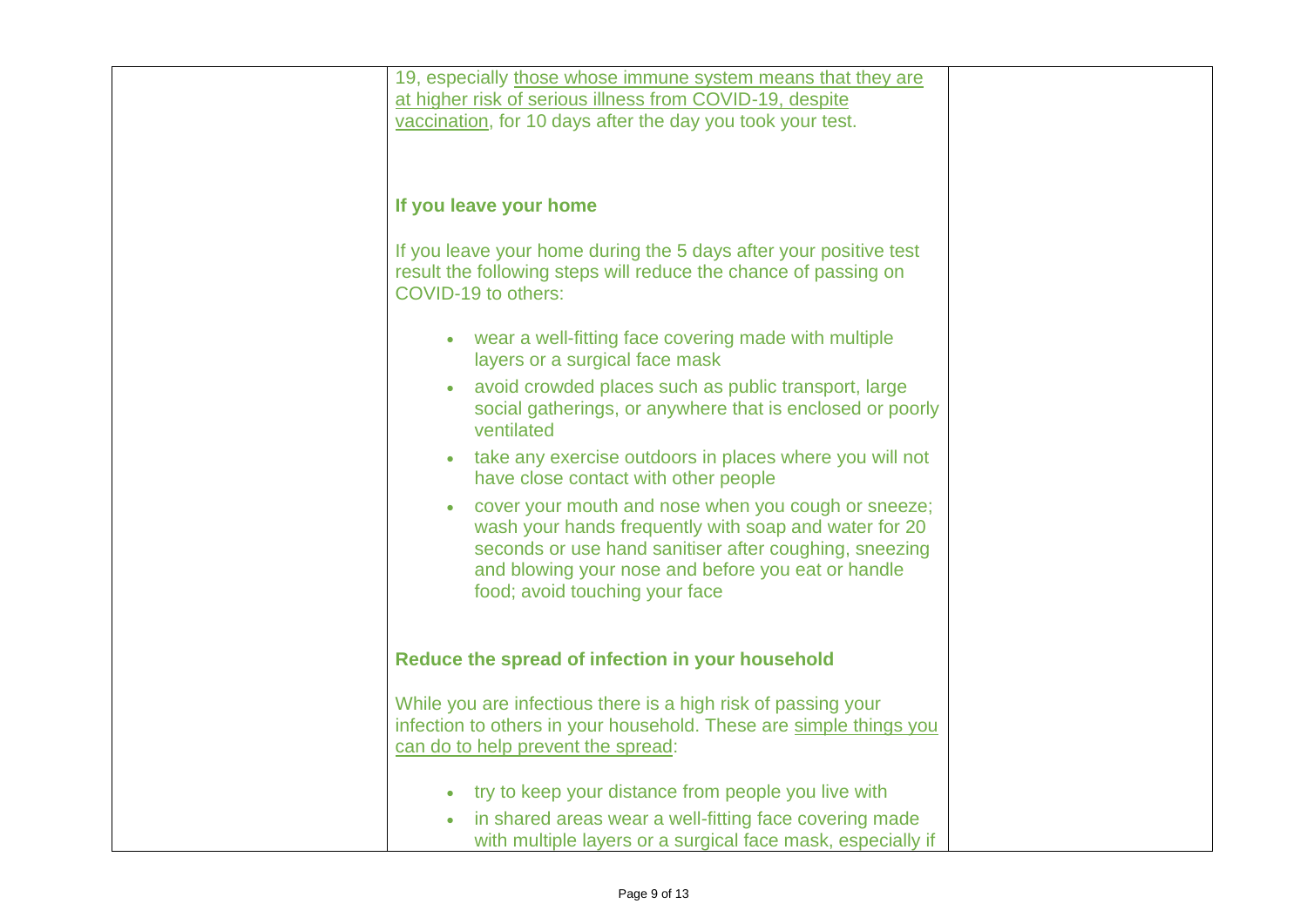| you live with people whose immune system means that<br>they are at higher risk of serious illness, despite<br>vaccination                                                                                                                                                                               |
|---------------------------------------------------------------------------------------------------------------------------------------------------------------------------------------------------------------------------------------------------------------------------------------------------------|
| ventilate rooms you have been in by opening windows<br>and leaving them open for at least 10 minutes after you<br>have left the room                                                                                                                                                                    |
| wash your hands regularly and cover your mouth and<br>nose when coughing or sneezing                                                                                                                                                                                                                    |
| regularly clean frequently touched surfaces, such as<br>door handles and remote controls, and shared areas<br>such as kitchens and bathrooms                                                                                                                                                            |
| advise anyone that does need to come into your home<br>that you have a positive test result, so they can take<br>precautions to protect themselves such as wearing a<br>well-fitting face covering or a surgical face mask,<br>keeping their distance if they can, and washing their<br>hands regularly |
| GermDefence is a website that can help you identify simple ways<br>to protect yourself and others in your household from COVID-19<br>and other viruses. People who use GermDefence are less likely<br>to catch flu and other infections and are less likely to spread them<br>at home.                  |
| What to do if you are a close contact of someone who has<br>had a positive test result for COVID-19                                                                                                                                                                                                     |
| People who live in the same household as someone with COVID-<br>19 are at the highest risk of becoming infected because they are<br>most likely to have prolonged close contact. People who stayed                                                                                                      |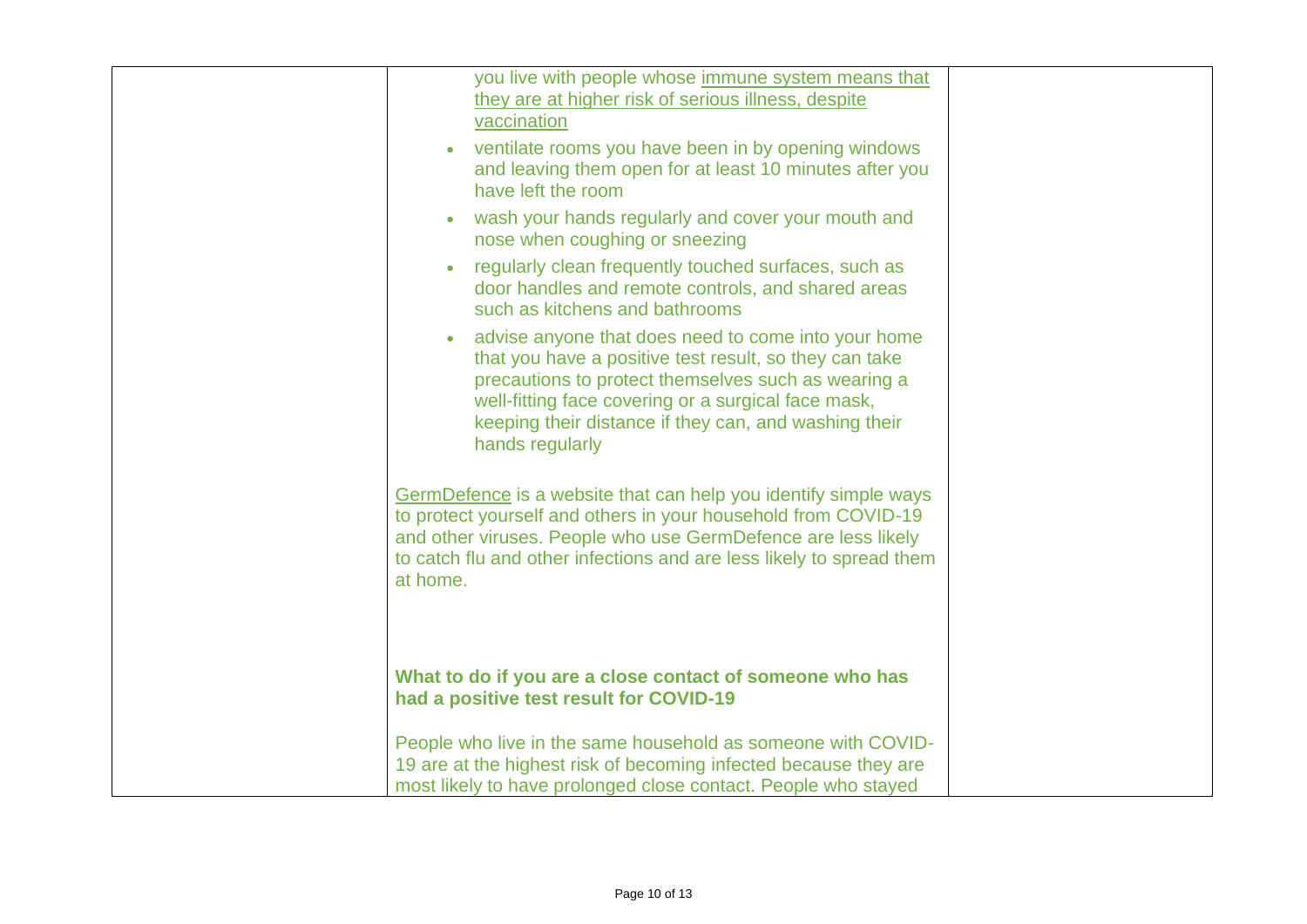| overnight in the household of someone with COVID-19 while they<br>were infectious are also at high risk.                                                                                                                                                                                                                                                                                                                                                                                                                                                                                                                                                            |
|---------------------------------------------------------------------------------------------------------------------------------------------------------------------------------------------------------------------------------------------------------------------------------------------------------------------------------------------------------------------------------------------------------------------------------------------------------------------------------------------------------------------------------------------------------------------------------------------------------------------------------------------------------------------|
| If you are a household or overnight contact of someone who has<br>had a positive COVID -19 test result it can take up to 10 days for<br>your infection to develop. It is possible to pass on COVID-19 to<br>others, even if you have no symptoms.                                                                                                                                                                                                                                                                                                                                                                                                                   |
| You can reduce the risk to other people by taking the following<br>steps:                                                                                                                                                                                                                                                                                                                                                                                                                                                                                                                                                                                           |
| • avoid contact with anyone you know who is at higher<br>risk of becoming severely unwell if they are infected with<br>COVID-19, especially those whose immune system<br>means they are at higher risk of serious illness from<br>COVID-19, despite vaccination<br>limit close contact with other people outside your<br>household, especially in crowded, enclosed or poorly<br>ventilated spaces<br>wear a well-fitting face covering made with multiple<br>layers or a surgical face mask if you do need to have<br>close contact with other people, or you are in a crowded<br>place<br>wash your hands frequently with soap and water or use<br>hand sanitiser |
| If you develop symptoms of a respiratory infection try to stay at<br>home and avoid contact with other people and follow the<br>guidance for people with symptoms.                                                                                                                                                                                                                                                                                                                                                                                                                                                                                                  |
| If you are a contact of someone with COVID-19 but do not live<br>with them or did not stay in their household overnight, you are at                                                                                                                                                                                                                                                                                                                                                                                                                                                                                                                                 |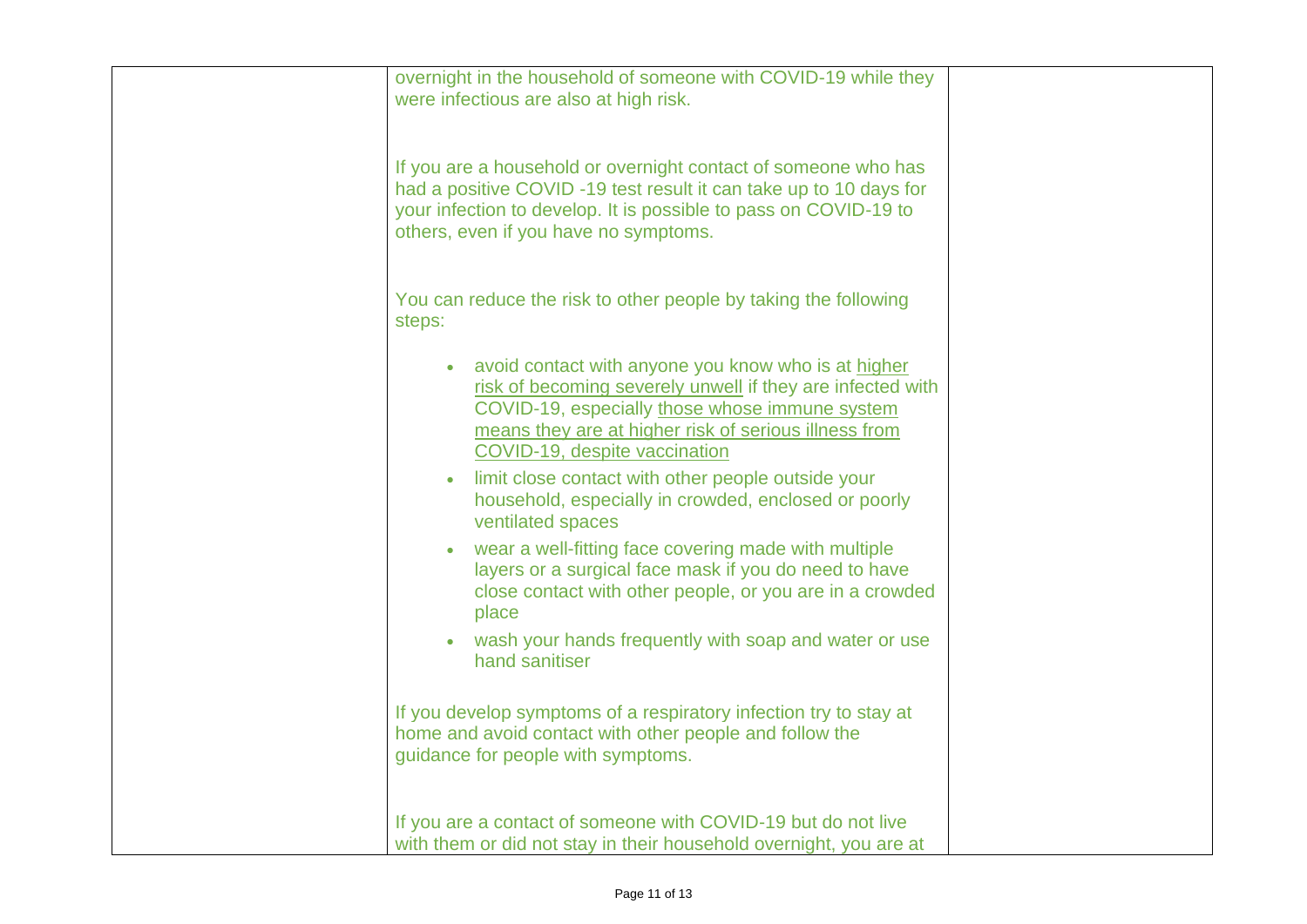|                                                                                      | lower risk of becoming infected. There is guidance on protecting                                                                                                                                                                                                                                                                                                                                                                                            |  |
|--------------------------------------------------------------------------------------|-------------------------------------------------------------------------------------------------------------------------------------------------------------------------------------------------------------------------------------------------------------------------------------------------------------------------------------------------------------------------------------------------------------------------------------------------------------|--|
|                                                                                      | yourself and others in living safely with respiratory infections,<br>including COVID-19.                                                                                                                                                                                                                                                                                                                                                                    |  |
|                                                                                      |                                                                                                                                                                                                                                                                                                                                                                                                                                                             |  |
|                                                                                      |                                                                                                                                                                                                                                                                                                                                                                                                                                                             |  |
|                                                                                      | Children and young people aged 18 years and under who<br>have a positive test result                                                                                                                                                                                                                                                                                                                                                                        |  |
|                                                                                      | It is not recommended that children and young people are tested<br>for COVID-19 unless directed to by a health professional.                                                                                                                                                                                                                                                                                                                                |  |
|                                                                                      | If a child or young person has a positive COVID-19 test result<br>they should try to stay at home and avoid contact with other<br>people for 3 days after the day they took the test, if they can. After<br>3 days, if they feel well and do not have a high temperature, the<br>risk of passing the infection on to others is much lower. This is<br>because children and young people tend to be infectious to other<br>people for less time than adults. |  |
|                                                                                      | Children and young people who usually go to school, college or<br>childcare and who live with someone who has a positive COVID-<br>19 test result should continue to attend as normal.                                                                                                                                                                                                                                                                      |  |
| <b>Pupils with additional health</b><br>needs identified by an<br>appropriate health | Schools should follow the advice of qualified and appropriate<br>health professionals where a pupil has identified additional health<br>needs which require additional/alternative provision.                                                                                                                                                                                                                                                               |  |
| professional                                                                         |                                                                                                                                                                                                                                                                                                                                                                                                                                                             |  |
| <b>Oversight of the Board of</b>                                                     |                                                                                                                                                                                                                                                                                                                                                                                                                                                             |  |
| <b>Trustees and TLP central</b>                                                      |                                                                                                                                                                                                                                                                                                                                                                                                                                                             |  |
| team                                                                                 |                                                                                                                                                                                                                                                                                                                                                                                                                                                             |  |